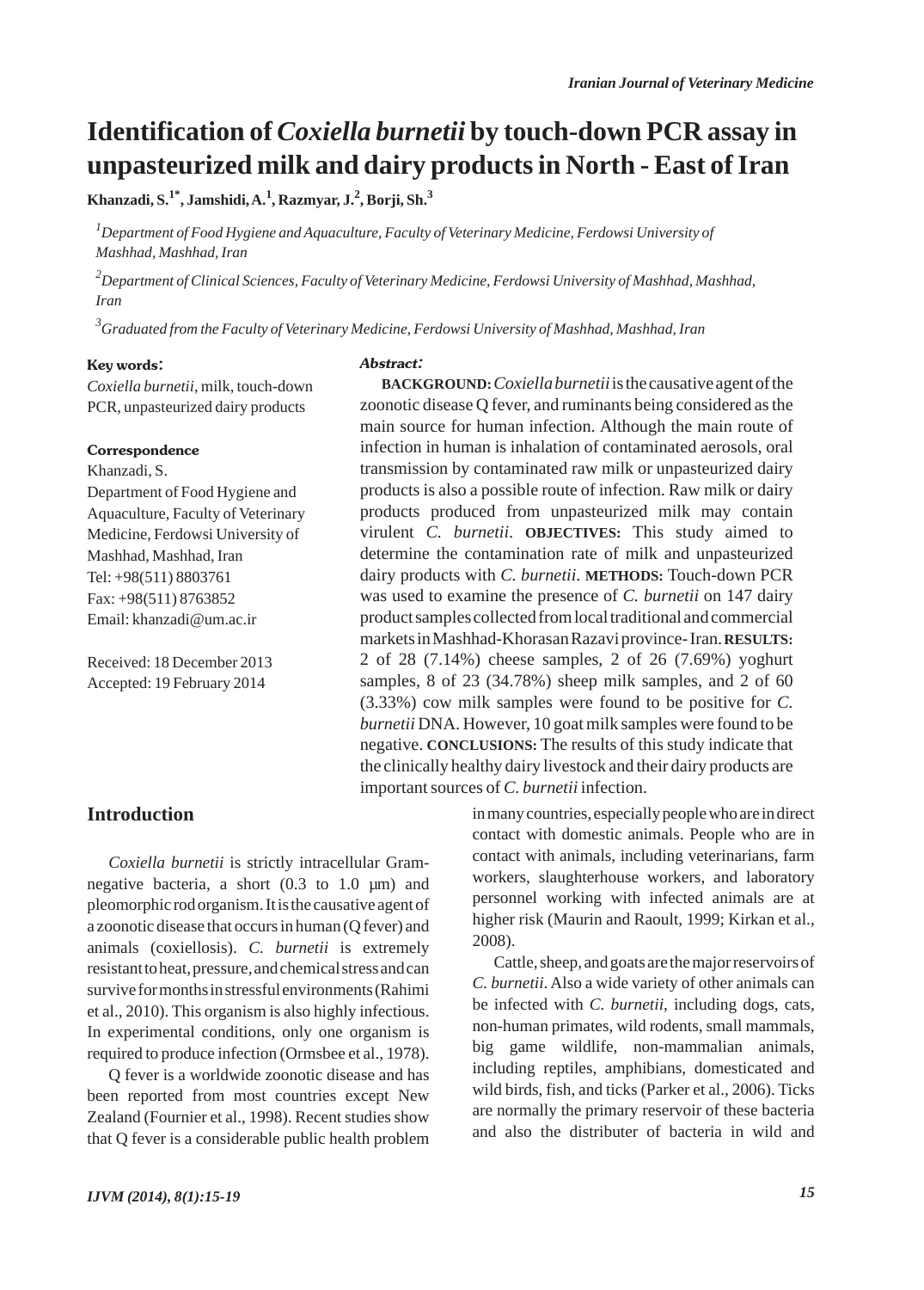domestic animals (Abbasi et al., 2011).

The organism is shed via urine, feces, and milk of infected animals and has a particularly high concentration during parturition. Shedding into the environment occurs mainly by birth products, particularly the placenta. In the chronic phase, the uterus and mammary glands are primary sites of infection for *C. burnetii* (Maurin and Raoult, 1999; Kim et al., 2005). The main transmission route of *C. burnetii* for human is respiratory aerosols or dust contaminated with birth fluid, placenta, urine, and feces of infected animals.

Although animals are often the main source of infection for human, they do not show the coxiellosis symptoms clearly, except in cases of abortion in the last weeks of pregnancy, infertility (which has been reported in cattle and its occurrence has not been reported in sheep), metritis, mastitis, and stillbirth. Abortion occurs in sheep and goat, but less frequently in cattle (Barlow et al., 2008; Kirkan et al., 2008). In human, Q fever is most often asymptomatic, but acute disease (mainly a limited flu-like illness, pneumonia or hepatitis) or chronic disease (chronic fatigue syndrome or endocarditis) can occur (Fournier et al., 1998).

The gastrointestinal route (consumption of row milk and unpasteurized dairy products) is of minor importance (Rahimi et al., 2010). It has been reported that up to 105 cfu ml-1 coxiellae can be shed in bovine milk during several lactation periods (Biberstein et al., 1974). Therefore, a specific and sensitive diagnostic system is necessary to detect even small numbers of this microorganism.

In previous studies, serological tests were the main way to determine the prevalence of *C. burnetii* infection (Berri et al., 2000), however, it may indicate a history of previous exposure to *C. burnetii*. Cell culture is a sensitive method for detection of *C. burnetii*, but this method is time-consuming. Capture enzyme-linked immunosorbent assay (ELISA) method is faster than cell culture; however, considering the low level of shedding and the minimum infectious dose of *C. burnetii*, the detection limit is not completely satisfactory (Lorenz et al., 1998). Polymerase chain reaction (PCR) is a highly sensitive and specific detection method that has been used for screening (Kim et al., 2005; Ongor et al., 2004) and determining the presence of the bacteria in milk, feces, or vaginal swabs (Berri et al., 2000).

The objective of the present study was to determine the presence of *C. burnetii* in raw milk and dairy products that are made from unpasteurized milk, in Mashhad using a touchdown PCR assay.

## **Materials and Methods**

**Sampling:** From January to May 2012, a total of 147 samples of raw milk or dairy product which were prepared from unpasteurized milk were collected from dairy farms and retail stores in different areas in Mashhad city, Khorasan-Razavi province of Iran. The samples included 10 goat' raw milk, 23 sheep's raw milk, 60 cow's raw milk, 28 cheese samples (100 gram each) which were made from sheep milk and 26 yoghurt samples with the same origin. Samples were collected aseptically and placed in a cooler box with ice packs and immediately transferred to the laboratory. The samples were processed within an hour of collection or stored at  $-20^{\circ}$ C until use.

**DNAextraction from raw milk:**Bacterial DNA from milk samples were extracted by centrifuging and removing the cream and milk layers as described previously by Berri et al., (2003) with some modifications. Briefly, 50ml of each milk sample was transferred to the 50 ml falcon tube and centrifuged 3 times at 3000 g for 10 minutes. Each time the supernatant was discarded and replaced by phosphate buffered saline (PBS). Purification of DNA was achieved using a genomic DNA extraction kit (Bioneer, South Korea) according to the manufacturer's instruction, and the total DNA was measured at 260 nm optical density according to the method described by Sambrook and Russell (2001).

**DNA extraction from cheese and yoghurt:** Briefly, 5g of cheese or 5ml of yoghurt were transferred to the stomacher bag, then 45 ml of the diluent (0.5% w/v sodium chloride, 1% w/v casitone, 2% w/v sodium citrate) were added and the bags were squeezed manually to dispense the diluent. The bags were placed into stomacher and stomached for 5 min, then heated at  $50^{\circ}$ C for 2 h; this step was repeated 4 times (Hirai et al., 2012). The rest of the process was the same as raw milk processing.

**DNAamplification (trans-PCR):**In this study, a polymerase chain reaction (PCR) assay targeting a transposon-like repetitive region of the bacterial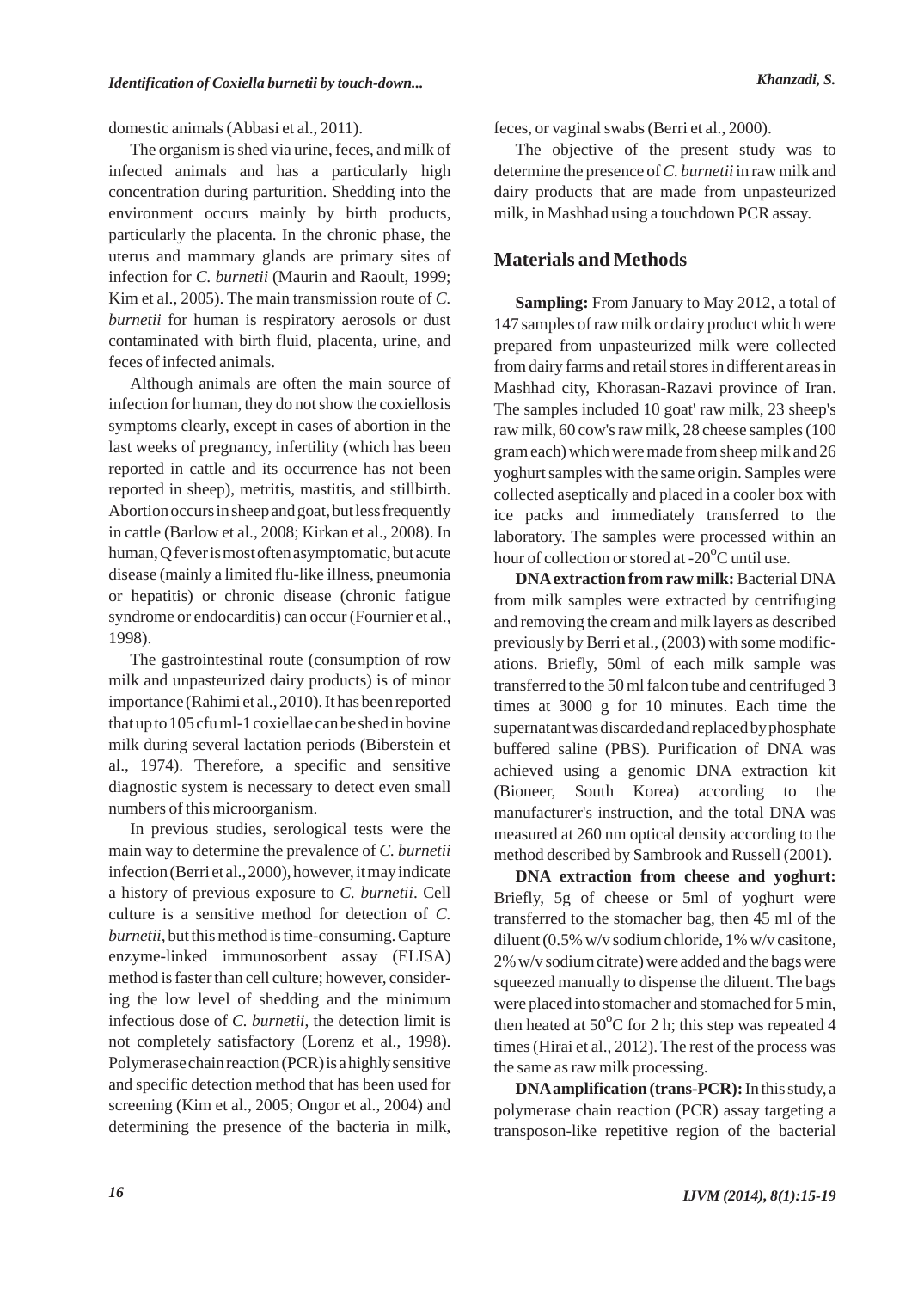genome (IS1111 gene) was used to detect *C. burnetii*. Trans-1 and trans-2 primers with the following sequence were used from the published data. Trans-1 (5'-TAT GTA TCC ACC GTA GCCAGT C-3') and trans-2 (5'-CCC AAC AACACC TCC TTA TTC-3') (Hoover et al., 1992). Primers were synthesized by Bioneer Co. (South Korea). These primers amplify a 687-bp fragment of the target sequence. PCR assay was performed as described previously (Vaidya et al., 2008). The PCR mixture (25μL) included 2.5μL of 10×PCR buffer (100 mM Tris-HCl buffer, pH 8.3, 500 mM KCl, 15 mM MgCl2, and 0.01% gelatin), 200 μM deoxynucleoside triphosphate mix, 2μM of each primers, 0.3 U of Taq DNA polymerase, 3μL of template DNA, and high pure double sterilized water to make up the reaction mixture volume. The amplification was performed in a personal thermocycler (TECHNE TC- 5 UK). The cycling denaturation of DNA at  $95^{\circ}$ C for 2 min, followed by five cycles at  $94^{\circ}$ C for 30s, 66 to 61<sup>o</sup>C (the temperature was decreased by  $1^{\circ}$ C between consecutive steps) for 1 min, and  $72^{\circ}$ C for 1 min. These cycles were followed by 35 cycles consisting of  $94^{\circ}$ C for 30 s,  $61^{\circ}$ C for 30 s, and  $72^{\circ}$ C for 1 min and then a final extension step of 10 min at  $72^{\circ}$ C (Hoover et al., 1992).

After electrophoresis of amplicons in agarose gel and staining with ethidium bromide at concentration of 0.5 mg mL-1, they visualized under UV illumination.

After confirmation of the first positive PCR product as *C. burnetii* by sequence analysis, it was used as positive control, and for negative control deionized distilled water was used.

**Sequence analysis:** The first positive PCR product was purified using the Roche purification kit (Roche Molecular Biochemicals, Mannheim, Germany) and submitted for automated sequencing in both directions at the Eurofins MWG Operon (Martinsried, Germany) using PCR primers as sequencing primers. Nucleotide and predicted amino acid sequence data were aligned with the clustal alignment algorithm. Phylogenetic analysis based on nucleotide sequences was conducted using a distance method, unweighted pair group with arithmetic mean, by calculating boots trap values for 1000 replicates in CLC main Workbench Package Version 5 (CLC Bio, Aarhus, Denmark).



Figure 1. Detection of *Coxiella burnetii* in milk and dairy products using touch-down PCR assay, amplifying a 687 bp segment of the IS1111 gene: Lanes 1, 7, 12 100bp markers. Lane 2 positive control. Lane 3 negative control (DW). Lanes 5, 6 positive samples for *C. burnetii*in bovine milk samples. Lanes 8, 10, 11 positive samples for *C. burnetii* in yoghurt samples.

### **Results**

The presence of *C. burnetii* was evaluated in sheep, goat and cow raw milk and also cheese and yoghurt samples which were made from sheep milk. After the DNA extraction, touch-down PCR assay targeting the IS1111 gene of the organism by Trans-1 and trans-2 primers resulted in 2 of 28 cheese samples (7.14%), 2 of 26 yoghurt samples (7.69%), 8 of 23 sheep milk samples (34.78%), and 2 of 60 (3.33%) bovine milk samples as positive for *C. burnetii*, whereas all 10 goat milk samples were detected as negative. Asample photograph of gel electrophoresis is shown in Figure 1.

For positive control, the 687 base pairs of the amplified gene fragment were successfully sequenced from the first PCR-positive sample and by comparing to the published sequences of *C. burnetti* in Gene bank. No differences in nucleotide and deduced amino acid were found.

## **Discussion**

The most commonly identified sources of human infections with *C. burnetti* are farm animals such as cattle, goats, and sheep. Mammals can shed *C. burnetii* in milk, and thus consumption of raw milk and dairy products which are made from unpasteurized milk could be a source of infection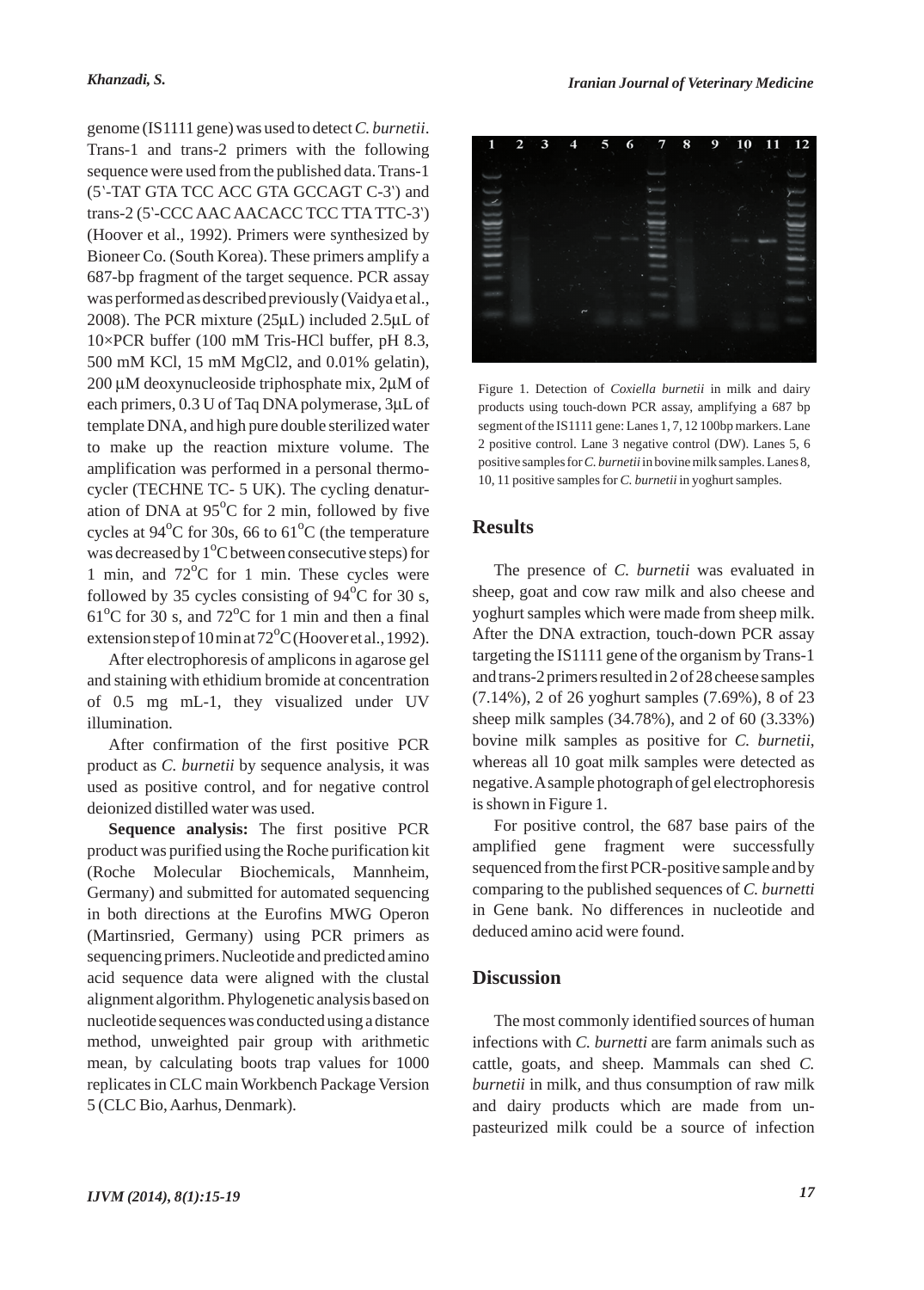(Fournier et al., 1998).

In order to identify *C. burnetii* in milk and dairy products, the PCR method is a safe and useful method, whereas conventional isolation of *C. burnetii* is hazardous, difficult, and time-consuming; besides, the isolation of this microorganism must be performed in biosafety-level 3 laboratories (Barlow et al., 2008; Khalili et al., 2011; Arricau-Bouvery and Rodolakis, 2005). Although this method could not determine the viability of the organisms in raw milk and dairy products, some studies have compared results of PCR detection of *C. burnetii* in milk with bacterial viability assay by mouse inoculation (Rahimi et al., 2010; Hoover et al., 1992). While these studies demonstrated PCR positive milk samples contained viable organisms, additional studies are needed to determine how PCR based detection relates to the potential infectiousness of *C. burnetii* in milk samples, and the sensitivity and specificity of PCR relative to inoculation or antigen detection assays (Barlow et al., 2008). Only a few studies have described the presence of *C. burnetii* in dairy products such as cheese (Hirai et al., 2012). Furthermore, there have been no reports on detection of *C. burnetii* in yoghurt by PCR assay and this study is the first report in detection of DNA *C. burnetii* in yoghurt.

In this study, for detection of *C. burnetii* in raw milk and dairy produts, PCR assay was used for targeting the repetitive transposon-like region of *C. burnetii* (Trans-PCR). The efficiency of the method for detection of Coxiella in milk samples was further improved and one *C. burnetii*-cell could be detected in 1 ml of milk (Berri et al., 2000) and it has been proved that trans-PCR has a high sensitivity and specificity (Kim et al., 2005; Barlow et al., 2008; Kirkan et al., 2008; Berri et al., 2009 ).

In order to prepare the PCR mixture and excluding the PCR inhibitors which might be present in raw milk and dairy products, samples were centrifuged three times and each time the pellet were resuspended in PBS. It has been reported that, the detection limit for *C. burnetii* in PBS was 10-fold higher than that in milk (Muramatsu et al., 1997).

According to these findings, DNAsequence of *C. burnetii* has been detected in 3.33% of cow milk, 34.78% of ovine milk, 7.14% of cheese and 7.69% of yoghurt samples. The size of this survey does not allow any statistical statement, and possibly because of our sample size, goat's milk samples were detected as negative. These data only show the shedding of *C. burnetii* through bovine and ovine milk and consequently the presence of their DNA sequence in milk products.

Other studies have reported a different range of the presence of this microorganism in milk. 1.8% in goat milk and 0% in Iranian sheep milk (Rahimi et al., 2010), 3.5% of ovine milk samples from Turkey (Maurin and Raoult, 1999) and 0% of goat and sheep milk from Switzerland (Kim et al., 2005; Fretz et al., 2007), whereas 83.8% of cow milk from France (Berri et al., 2000), 53.7% from Japan (Maurin and Raoult 1999) and 14.3% from Italy (Ongor et al., 2004) were positive for *C. burnetii*. However, for the presence of this microorganism in cheese the only report is 17.1% from Japan (Hirai et al., 2012).

It should be considered that *C. burnetii*might shed by other routes such as vaginal mucus, feces, urine, placenta, or birth fluids. Testing an animal based on only milk sample can lead to misclassify the status of the animal. Sheep shed *C. burnetii*mainly in feces and vaginal mucus; whereas, cow shed *C. burnetii*mainly in milk and goat excrete *C. burnetii* in their vaginal discharges, feces, and milk. Furthermore, the infected animals may not persistently shed this microorganism (Guatteo et al., 2007).

The results of this study indicate a potential risk to the public health associated with the presence of *C. burnetii*in raw milk and unpasteurized dairy products in this area of Iran, which may be viable and infectious.

## **Acknowledgments**

The authors wish to thank Mr. Ali Kargar for his technical help. This research was supported by a grant no. 22659/2 from the Research Council of the Ferdowsi University of Mashhad.

### **References**

- Abbasi, S., Farzan, R., Momtaz, H. (2011) Molecular 1. detection of *Coxiella burnetii* in goat bulk milk samples in some provinces of Iran. Afr J Biotechnol. 10: 18513-18515.
- Arricau-Bouvery, N., Rodolakis, A. (2005) Is Q fever 2.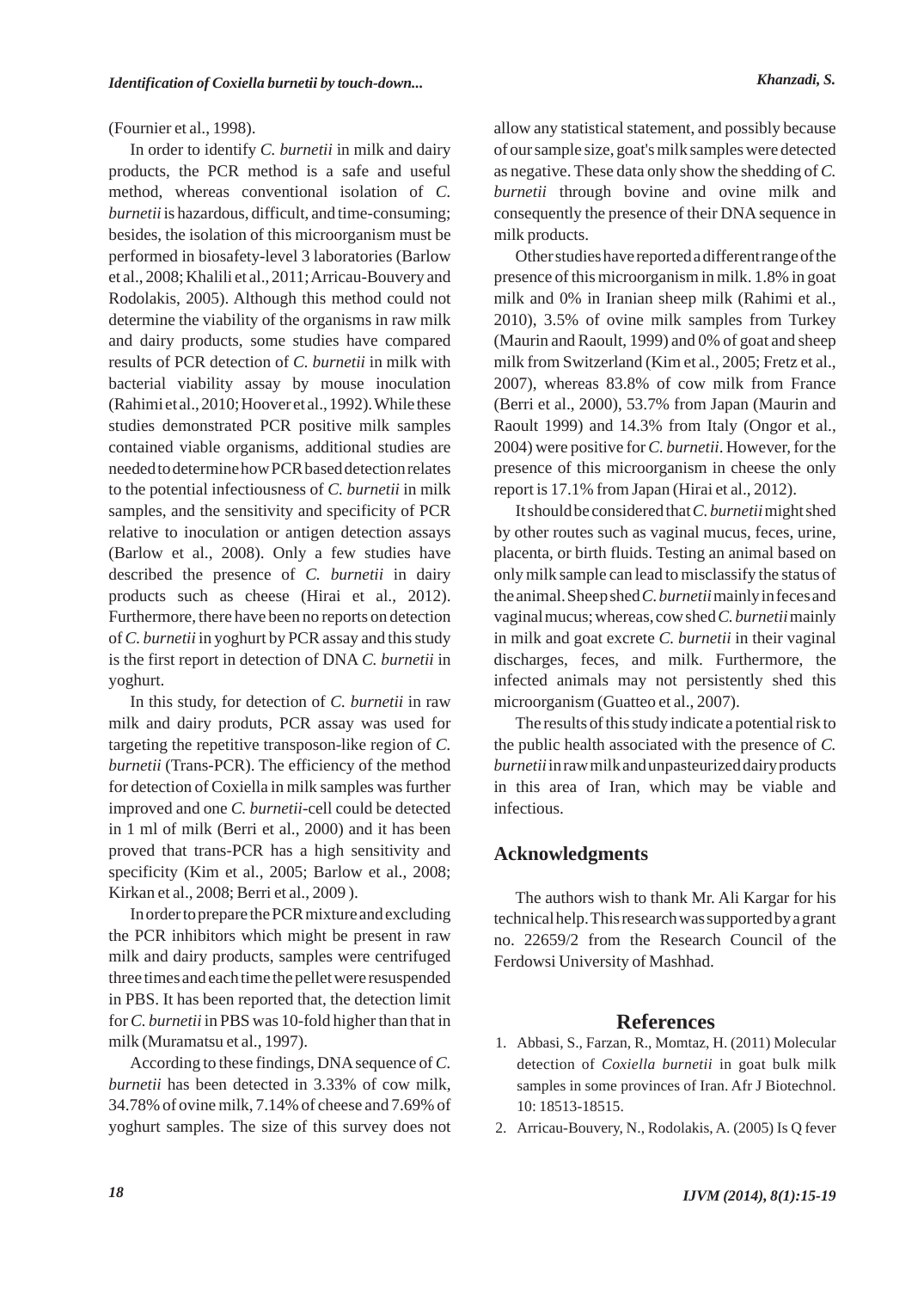an emerging or re-emerging zoonosis?. Vet Res. 36: 327-349.

- Barlow, J., Rauch, B., Welcome, F., Kim, S.G., 3. Dubovi, E., Schukken, Y. (2008) Association between *Coxiella burnetii* shedding in milk and subclinical mastitis in dairy cattle. Vet Res. 39: 23-32.
- Biberstein, E.L., Behymer, D.E., Bushnell, R., 4. Crenshaw, G., Riemann, H.P., Franti, C.E. (1974) A survey of Q fever (*Coxiella burnetii*) in California dairy cows. Am J Vet Res. 35: 1577-1582.
- Berri, M., Arricau-Bouvery, N., Rodolakis, A. (2003) 5. PCR-based detection of *Coxiella burnetii* from clinical samples. Methods Mol Biol. 216: 153-161.
- 6. Berri, M., Laroucau, K., Rodolakis, A. (2000) The detection of *Coxiella burnetii* from ovine genital swabs, milk and fecal samples by the use of a single touchdown polymerase chain reaction. Vet Microbiol. 15: 285-293.
- Berri, M., Rekiki, A., Sidi Boumedine, K., 7. Rodolakis, A. (2009) Simultaneous differential detection of Chlamydophila abortus, Chlamydophila pecorum and *Coxiella burnetii* from aborted ruminant's clinical samples using multiplex PCR. BMC Microbiol. 9: 130-138.
- Fournier, P.E., Marrie, T.J., Raoult, D. (1998) 8. Diagnosis of Q fever. J Clin Microbiol. 36: 1823- 1834.
- Fretz, R., Schaeren, W., Tanner, M., Baumgartner, A. 9. (2007) Screening of various foodstuffs for occurrence of *Coxiella burnetii* in Switzerland. Int J Food Microbiol. 116: 414-418.
- 10. Guatteo, R., Beaudeau, F., Joly, A., Seegers, H. (2007) *Coxiella burnetii* shedding by dairy cows. Vet Res. 38: 849-860.
- Hirai, A., Nakama, A., Chiba, T., Kai, A. (2012) 11. Development of a method for detecting *Coxiella burnetii* in cheese samples. J Vet Med Sci. 74: 175- 180.
- 12. Hoover, T.A., Vodkin, M.H., Williams, J.C. (1992) A *Coxiella burnetii* repeated DNA element resembling a bacterial insertion sequence. J Bacteriol. 174: 5540- 5548.
- 13. Khalili, M., Sakhaee, E., Aflatoonian, M.R, Shahabi-Nejad, N. (2011) Herd-prevalence of *Coxiella burnetii* (Q fever) antibodies in dairy cattle farms based on bulk tank milk analysis. Asian Pac J Trop Med. 4: 58-60.
- 14. Kim, S.G., Kim, E.H., Lafferty, C.J. Dubovi, E.

(2005) *Coxiella burnetii* in bulk tank milk samples, United States. Emerg Infect Dis. 11: 619-621.

- 15. Kirkan, S., Kaya, O., Tekbiyik, S., Parin, U. (2008) Detection of *Coxiella burnetii* in cattle by PCR. Turk J Vet Anim Sci. 32: 215-220.
- Lorenz, H., Jager, C., Willems, H., Baljer, G. (1998) 16. PCR detection of *Coxiella burnetii* from different clinical specimens, especially bovine milk, on the basis of DNA preparation with a silica matrix. Appl Environ Microbiol. 64: 4234-4237.
- 17. Maurin, M., Raoult, D. (1999) Q fever. Clin Microbiol Rev. 12: 518-553.
- Muramatsu, Y., Yanase, T., Okabayashi, T., Ueno, H., 18. Morita, C. (1997) Detection of *Coxiella burnetii* in cow's milk by PCR-Enzyme-Linked Immunosorbent Assay combined with a novel sample preparation method. Appl Environ Microbiol. 63: 2142-2146.
- 19. Ormsbee, R., Peacock, M., Gerloff, R., Tallent, G., Wike, D. (1978) Limits of rickettsial infectivity. Infect Immun. 19: 239-245.
- 20. Ongor, H., Cetinkaya, B., Karahan, M., Açik, M.N., Bulut, H., Muz, A. (2004) Detection of *Coxiella burnetii* by immunomagnetic separation-PCR in the milk of sheep in Turkey. Vet Rec.154: 570-572.
- Parker, N.R., Barralet, J.H., Bell, A.M. (2006) Q-21. fever. Lancet. 367: 679-688.
- 22. Rahimi, E., Doosti, A., Ameri, M., Kabiri, E., Sharifian, B. (2010) Detection of *Coxiella burnetii* by Nested PCR in bulk milk samples from dairy bovine, ovine, and caprine herds in Iran. Zoonoses Public Health. 57: 38-41.
- 23. Sambrook, J., Russell, D.W. (2001) Molecular Cloning: A laboratory Manual. (3<sup>rd</sup> ed.) Cold Spring Harbor Laboratory Press, Cold Spring Harbor, New York, USA.
- 24. Vaidya, V.M., Malik, S.V., Kaur, S., Kumar, S., Barbuddhe, S.B. (2008) Comparison of PCR, immunofluorescence assay and pathogen isolation for diagnosis of Q fever in humans with spontaneous abortions. J Clin Microbiol. 46: 2038-2044.